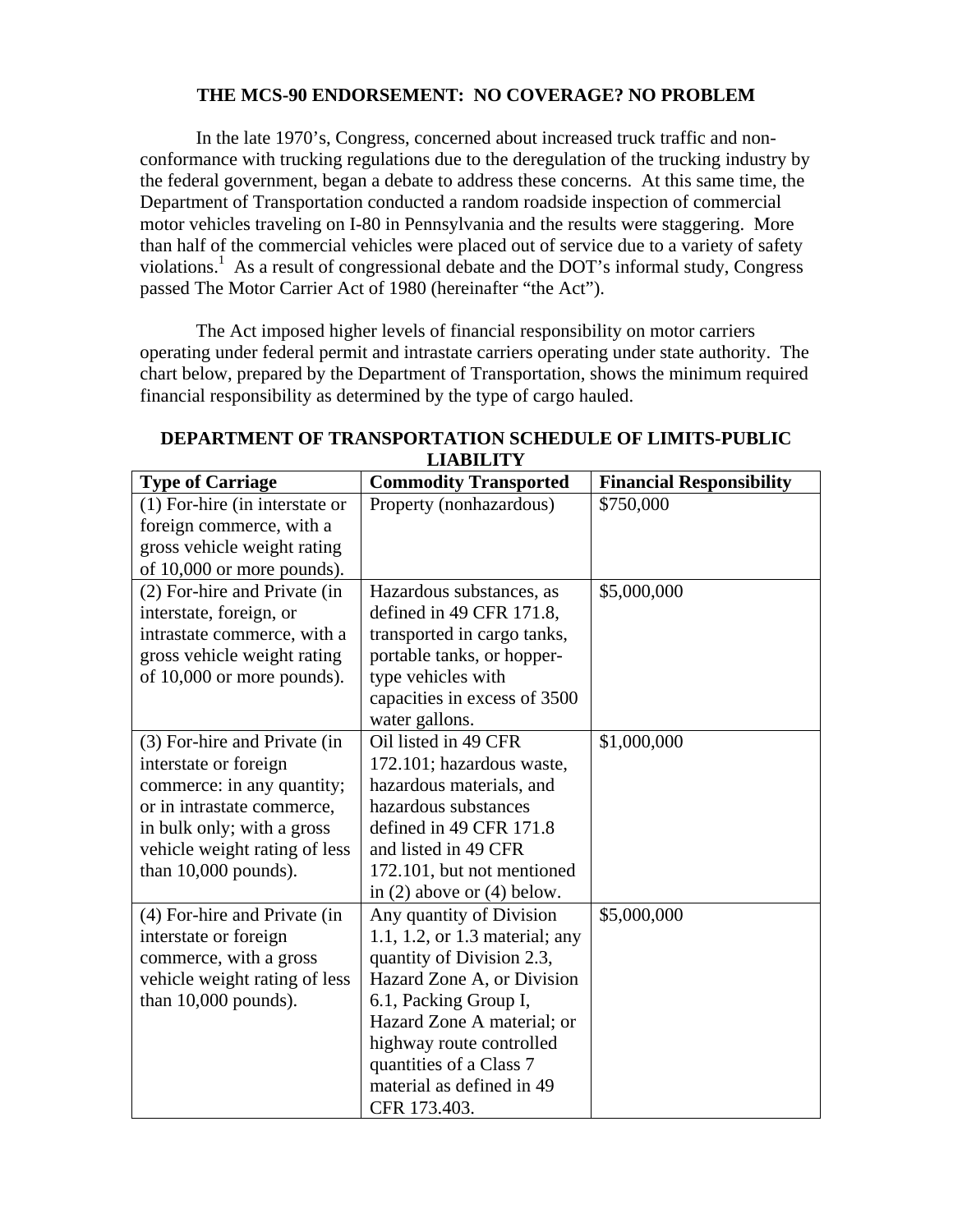In an effort to glean the transportation and insurance industries' compliance with the Act's mandated levels of financial responsibility, Congress created the MCS-90 endorsement. The MCS-90 is essentially an endorsement that makes the insurer a surety to the public. The Act requires the MCS-90 endorsement be attached to any liability policy issued to motor carriers operating commercial motor vehicles that are transporting property in interstate or foreign commerce.<sup>2</sup>

 Most of these motor carriers meet their financial responsibility by purchasing an insurance policy and attaching Form MCS-90, Endorsement for Motor Carrier Policies of Insurance for Public Liability under Sections 29 and 30 of the Motor Carrier Act of 1980. The endorsement<sup>3</sup>, reproduced at Exhibit 1, is attached to a Truckers Coverage Form, Motor Carrier Coverage Form or a Business Auto Policy, depending on the coverage form the insurer utilizes. Usually, when a loss occurs, the motor carrier's tractor-trailer is listed in the declarations or is otherwise covered by the insurance policy issued. As such, the insurance contract itself provides the necessary coverage to protect the public.

 Occasionally, as a result of underwriting errors, policy terms, insolvency, or illegal trucking operations, a tractor-trailer will have no coverage and the MCS-90 endorsement is triggered.

# **POLICY ISSUES**

The purpose of the endorsement is to ensure adequate levels of insurance coverage in the event of a trucking accident involving a member of the public or the environment. "Accordingly, the MCS-90 endorsement creates a surety ship by the insurer to protect the public when the insurance policy to which the MCS-90 is attached otherwise provides no coverage to the insured."4

> "In effect, the endorsement shifts the risk of loss for accidents occurring in the course of interstate commerce away from the public by guaranteeing that an injured party will be compensated even if the insurance carrier has a valid defense based on a condition in the policy."<sup>5</sup>

## **COVERAGE DEFENSES DO NOT APPLY**

The MCS-90 endorsement states, "[i]n consideration of the premium stated in the policy to which this endorsement is attached, the insurer (the company) agrees to pay, within the limits of liability described herein, any final judgment recovered against the insured for public liability resulting from negligence in the operation, maintenance or use of motor vehicles subject to the financial responsibility requirements of Sections 29 and 30 of the Motor Carrier Act of 1980 *regardless of whether or not each motor vehicle is specifically described in the policy* and whether or not such negligence occurs on any route or in any territory authorized to be served by the insured or elsewhere…. It is understood and agreed that *no condition, provision, stipulation, or limitation contained in the policy, this endorsement, or any other endorsement thereon, or violation thereof, shall relieve the company from liability or from the payment of any final judgment, within the limits of liability herein described, irrespective of the financial condition, insolvency or bankruptcy of the insured.6*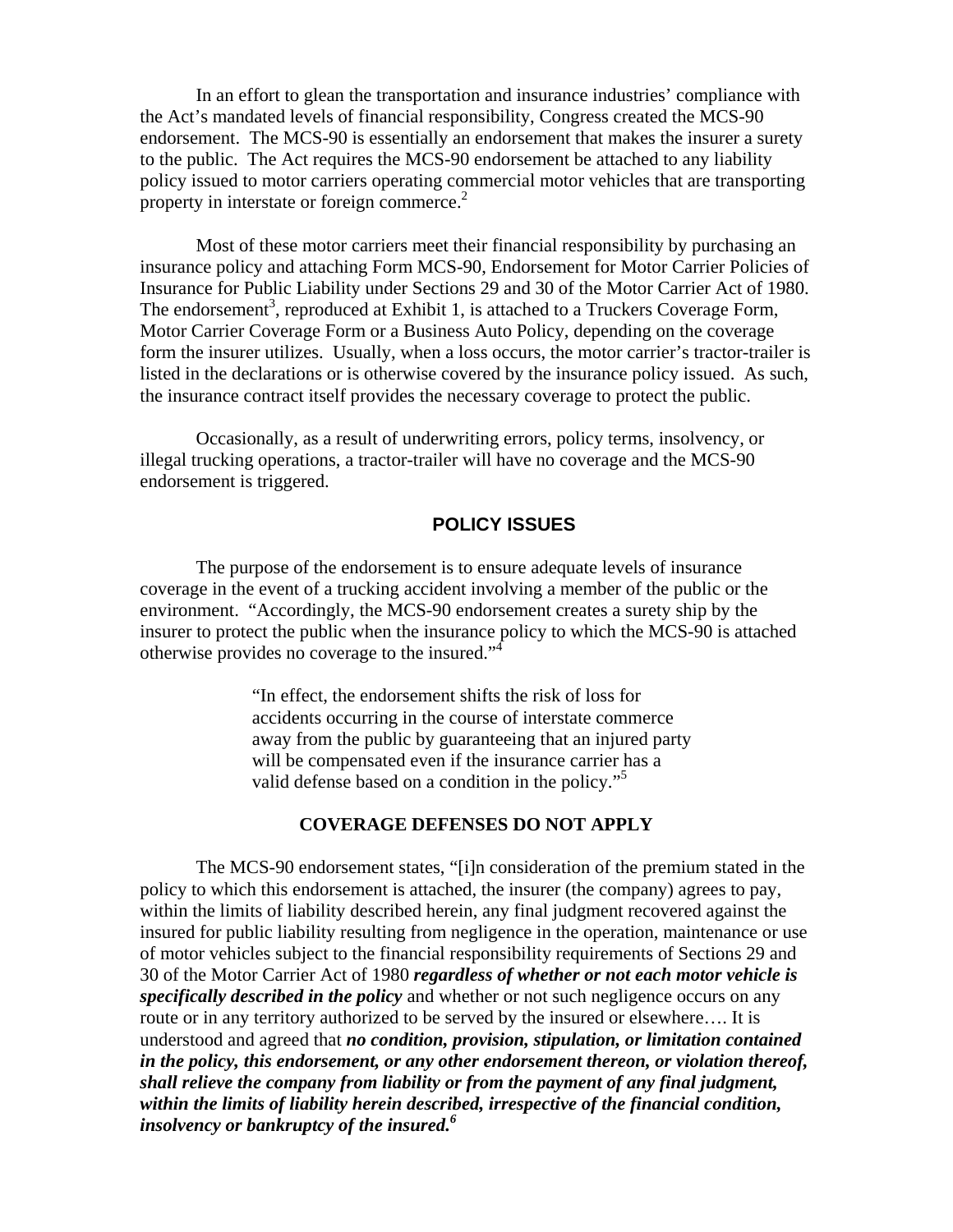In cases where the insurer for the motor carrier has cited a coverage defense, a seasoned attorney will immediately sue the motor carrier, driver and owners of the tractor and trailer. This strategy creates an interesting dilemma for the insurer. Depending on the coverage defense asserted, the insurer is now compelled to either, (1) deny coverage and refuse to defend its insured; or (2) defend the lawsuit under a reservation of rights and initiate a declaratory judgment lawsuit to determine its duties under its policy. Either choice pits the insured's interests against its insurer's interests. This scenario, if used appropriately, can be used to increase case values.

 If the insurer chooses to deny coverage and not answer the lawsuit it leaves the insured without representation in the lawsuit and the looming possibility of a default judgment.<sup>7</sup> This choice leaves the insurer open to a variety of bad results, including waiver of coverage defenses, bad faith, and a default judgment against its insured. Once a court issues a final judgment against any insured, the injured plaintiff can invoke the MCS-90 endorsement and request payment from the insurer. If the insurer fails to pay the judgment, "the judgment creditor may maintain an action in any court of competent jurisdiction against the insurance company to compel such payment.<sup>8</sup>

 Most prudent insurers choose to defend its insured under a reservation of rights and file a separate declaratory judgment action to determine its duties under the policy. Under this scenario the insurer's costs and expenses increase exponentially. Furthermore, even if they discharge coverage in a declaratory action, the insurer is ultimately on the hook for any final judgment. This choice destroys any working relationship between the insured and insurer. As a result, the insureds rarely cooperate in the defense of the plaintiff's claims. Also, the MCS-90 has been held to trump noncooperation and notice clauses.<sup>9</sup> In effect, the MCS-90 endorsement forces the insurer to pay a premium to get the case resolved because the alternative route is too costly.

#### **NO DUTY TO DEFEND**

The MCS-90 does not create any obligation on the part of the insurer to defend its insured for claims not covered by the policy.

 Although the endorsement doesn't require the insurer to defend, as discussed above, a failure to defend may result in a default judgment. Once the judgment is final, the MCS-90 endorsement creates absolute liability on the part of the insurer to satisfy the judgment up to the policy limits listed on the endorsement. A failure of the insurer to satisfy the judgment, gives the judgment creditor a right to pursue a direct action against the insurer for the amount of the judgment. Wouldn't we all enjoy litigating that case? Essentially, the MCS-90 endorsement requires insurers to pay any adverse result of a default hearing, thereby encouraging insurers to choose to defend the underlying tort action or settle the case at a premium.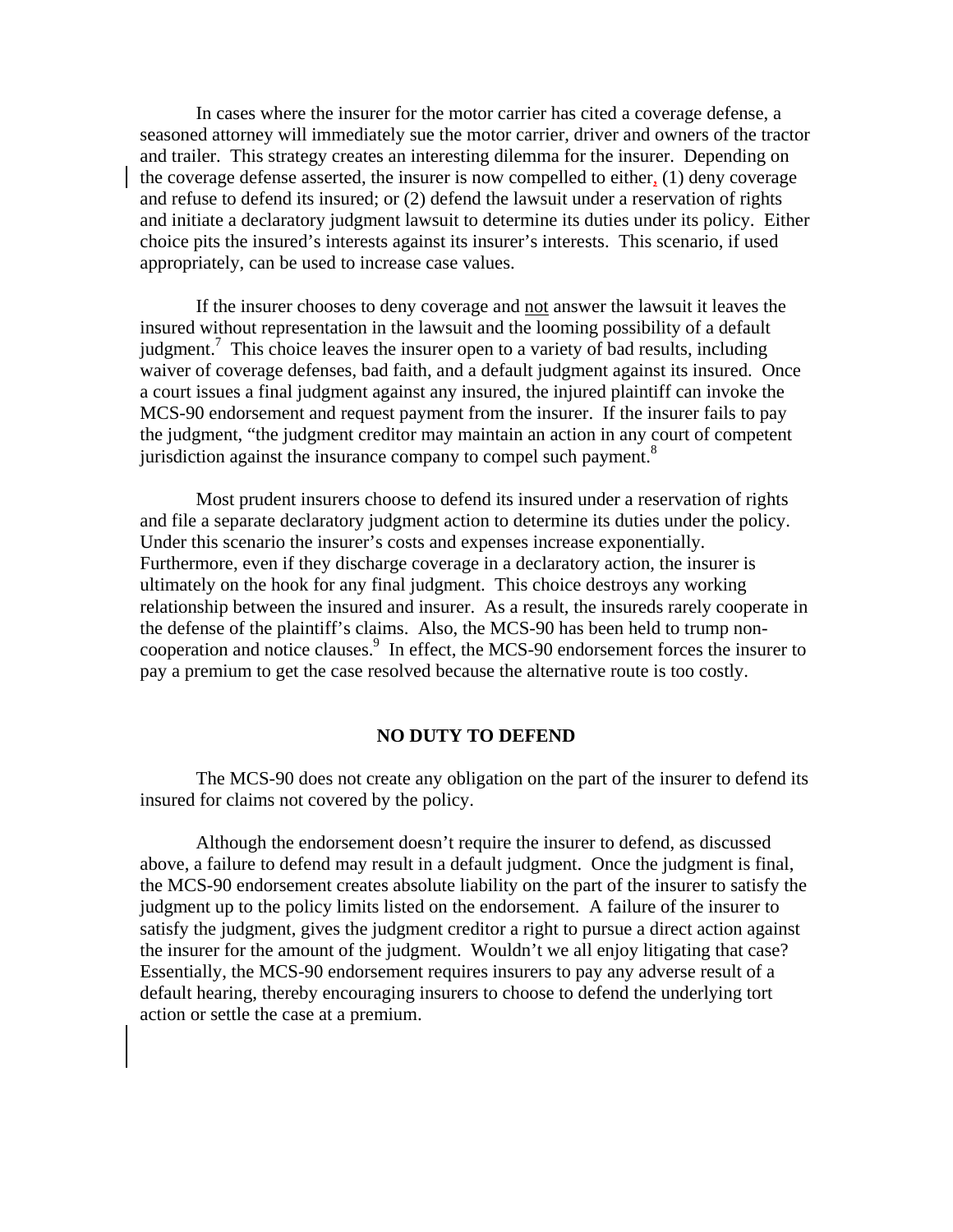## **SUBROGATION ALLOWED**

 As a general rule, a liability insurer cannot receive reimbursement from its insured for losses paid under the policy by subrogation or other means. However, the MCS-90 endorsement contains a subrogation clause that states, "the insured agrees to reimburse the company for any payment made by the company on account of any accident, claim, or suit involving a breach of the terms of said policy, and for any payment that the company would not have been obligated to make under the provisions of the policy except for the agreement contained in the endorsement.<sup>"10</sup>

 Although, in theory, this provision may give comfort to the insurer, who is ultimately required to pay a judgment where no coverage exists, practically, the carrier will have a difficult, if not impossible, time realizing a recovery from its own insured. Assuming the insured has potential assets, the insurer cannot commence recovery efforts against its insured until after they make payment, which is often years after the loss occurs. Over this time frame, its insured can file bankruptcy or transfer its assets to avoid paying any judgment the insurer receives. Further, many insureds never read their policies or claim their agents or brokers did not properly explain the coverage when purchased. In response, agents typically argue they explained the coverage to the insured. In the end, exercising subrogation rights under the MCS-90 endorsement becomes an expensive exercise in futility for the insurer and may not be worth pursuing.

## **MCS-90 INTERPRETATIONS**

 The MCS-90 endorsement has been in use for over 20 years and its terms have been repeatedly litigated. The following is a summary of some of the decisions affecting the MCS-90 endorsement and its application:

- The Department of Transportation administers safety regulations and therefore the exempt nature of the commodity being hauled has no bearing on the application of the MCS-90 endorsement $11$
- A commodity is deemed interstate or intrastate by examining the facts surrounding the shipment and the "essential character" of the shipment.<sup>12</sup>
- The motor carrier who purchased the insurance need not have been negligent; all that is required is that the accident resulted from negligence and that a judgment was entered implicating the coverage provisions of the policy and the endorsement.<sup>13</sup>
- This rule of law has been upheld when there was a judgment against the employee truck driver and recovery from employer's policy, $14$  a judgment against the driver and recovery from the trailer lessee's policy,  $^{15}$  judgment against the uninsured tractor owner and the uninsured truck driver and recovery from the trailer owner's policy,16 and judgment against the tractor-trailer driver and the owner of the tractor and recovery from the trailer owner's policy.<sup>17</sup>
- The MCS-90 creates a duty to indemnify an insured for non-covered autos operated under the motor carrier's authority.18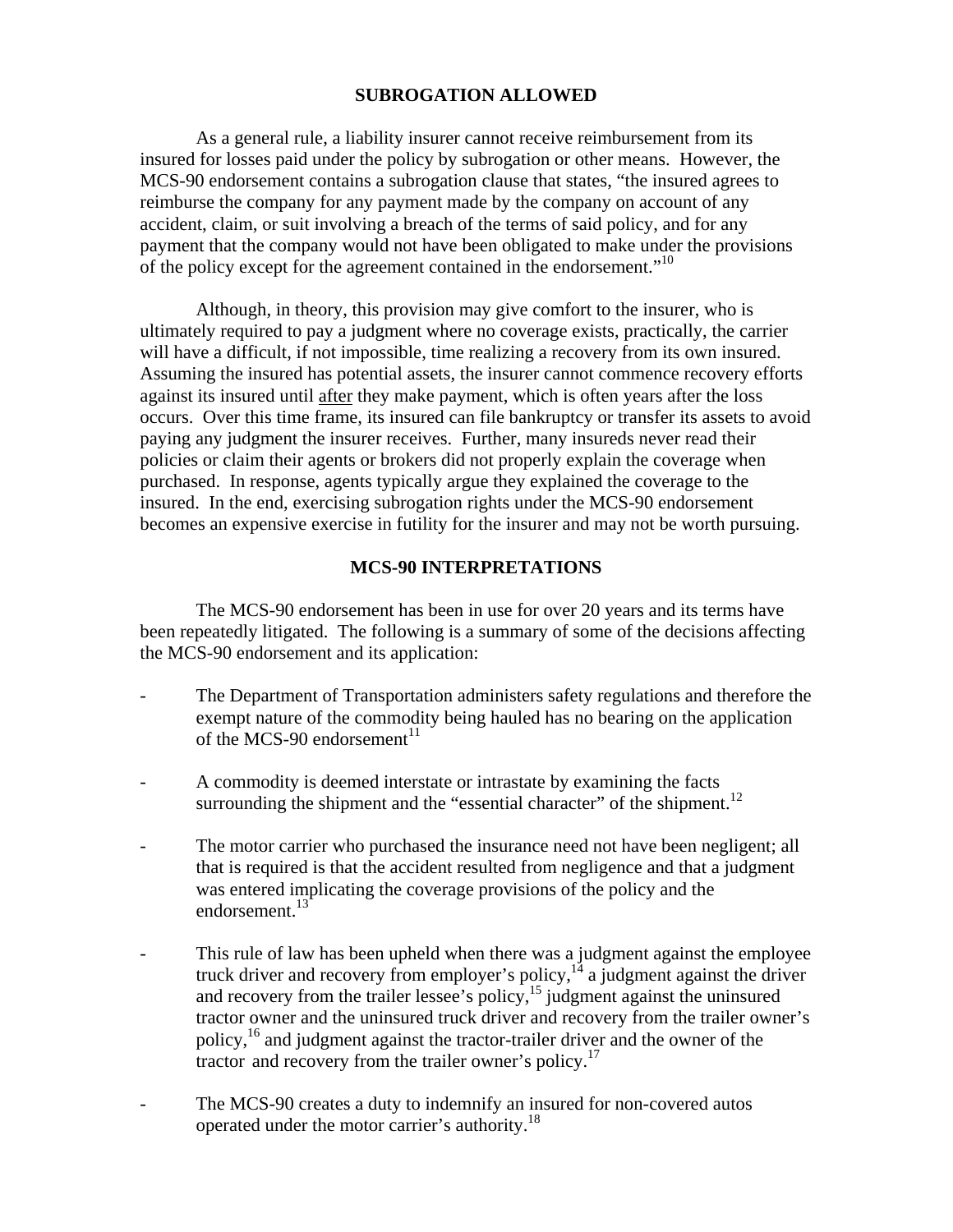- Required indemnification of the insured for judgment based on a theory of vicarious liability.<sup>19</sup>
- Without a lease between an owner/lessor and motor carrier/lessee, an insurer will not be required to indemnify the motor carrier for any judgment against the owner/lessor.20
- The obligations of an insurer to indemnify its insured also extend to any liability deductibles or self-insured retentions the insured may carry.<sup>21</sup>
- Whether or not the MCS-90 covers punitive damages turns on whether the underlying policy provides coverage for same. $^{22}$

# **CONCLUSION**

The government's system for ensuring compliance with financial responsibility laws has proven to be an effective program. The courts, in coming to some of their far reaching decisions regarding MCS-90 enforcement, have strongly upheld the public policy behind the endorsements creation to ensure that members of the public are protected when injured by members of the transportation industry. However, not surprisingly, the insurance industry is, once again, fighting back and proposing new rules for the MCS-90 to limit the endorsement's reach. Stay tuned!

<sup>2</sup> See 49 C.F.R. §§ 387.3, 387.7. When not physically attached to the policy, the terms of the endorsement may be imputed by law. *Transport Indem. Co. v. Carolina Cas. Ins. Co.*, 133 Ariz. 395, 652 P.2d 134 (1982); *Hagans v. Glens Falls Ins. Co.*, 465 F.2d 1249 (10th Cir. 1972); *Travelers Ins. Co. v. Transport Ins.*   $Co., 787$  F.2d 1133, 1139 (7<sup>th</sup> Cir. 1986).

 $\overline{a}$ 

- 7 For a good example of how this plays out in the real world see *Century Indemnity Co. v. Carlson*, 133 F.3d  $591 (8^{\text{th}}$  Cir. 1998)
- 49 C.F.R. §387.15.

<sup>&</sup>lt;sup>1</sup> Motor Carrier Act of 1980 (PL 96-296), House Report No. 96-1069 dated June 3, 1980, p. 43

 $349$  C.F.R. §387.15.

<sup>&</sup>lt;sup>4</sup> *Canal Ins. Co. v. Distribution Servs., Inc., 242 F.3d 667, 672 (5<sup>th</sup> Cir. 2001).*  $^5$  *Pierre v. Providence Wash. Ins. Co., 784 N.E.2d 52, 53-54 (2002).* 

 $649$  C.F.R. §387.15 (emphasis added).

<sup>&</sup>lt;sup>9</sup> *Campbell v. Bartlett*, 975 F.2d 1569 (10<sup>th</sup> Cir. 1992).<br><sup>10</sup> 49 C.F.R. §387.15<br><sup>11</sup> *Century Indemnity Co. v. Carlson*, 133 F.3d 591 (8<sup>th</sup> Cir. 1998)

<sup>&</sup>lt;sup>12</sup> Roberts v. Levine, 921 F.2d 804 (8<sup>th</sup> Cir. 1990)<br><sup>13</sup> Pierre v. Providence Washington Ins. Co., 99 N.Y.2d 222, 231, 78 N.E.2d 52, 57 (2002).<br><sup>14</sup> See 2 DAVID N. NISSENBERG, THE LAW OF COMMERCIAL TRUCKING: DAMAGES TO

<sup>&</sup>lt;sup>15</sup> See 2 DAVID N. NISSENBERG, THE LAW OF COMMERCIAL TRUCKING: DAMAGES TO PERSONS AND PROPERTY § 14.07 AT 789 (3<sup>RD</sup> ED. 2003).

<sup>&</sup>lt;sup>16</sup> See 2 DAVID N. NISSENBERG, THE LAW OF COMMERCIAL TRUCKING: DAMAGES TO PERSONS AND PROPERTY § 14.07 AT 790 (3<sup>RD</sup> ED. 2003).<sup>17</sup> Id.

<sup>&</sup>lt;sup>18</sup> *John Deere Ins. Co. v. Nueva*, 229 F.3d 853 (9<sup>th</sup> Cir. 2000) *cert. denied*, 534 U.S. 1127, 122 S. Ct. 1063, 151 L.Ed. 2d 967 (2002).

<sup>&</sup>lt;sup>19</sup> *Integral Ins. Co. v. Lawrence Fulbright Trucking, Inc.*, 930 F.2d 258, 261 (2d. Circ. 1991).<br><sup>20</sup> *See Jackson v. O'Shields*, 101 F.3d 1083 (5<sup>th</sup> Circ. 1996).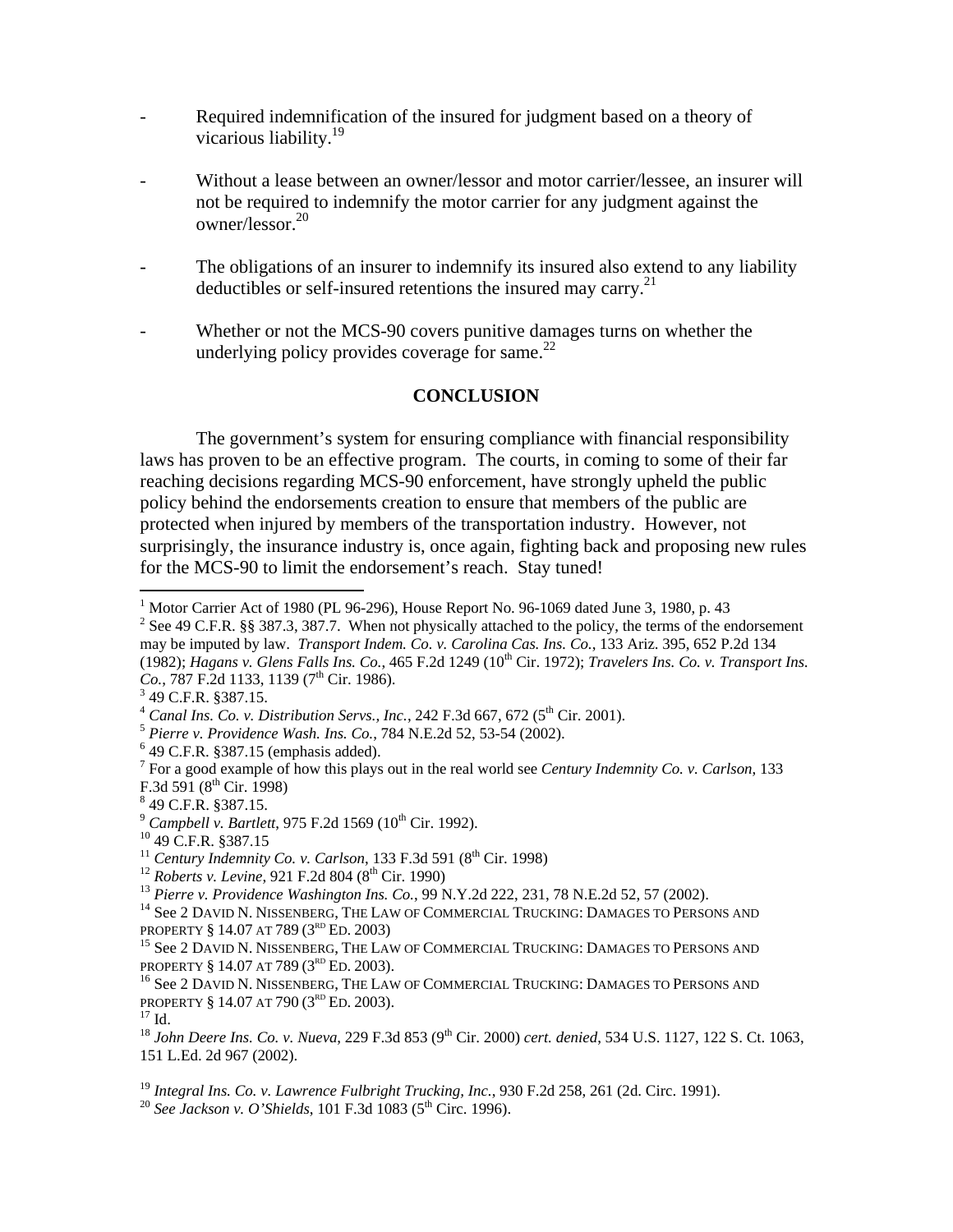<sup>21</sup> See 2 David N. Nissenberg, The Law of Commercial Trucking: Damages to Persons and

PROPERTY § 14.07 AT 791 (3<sup>rd</sup> Ed. 2003).<br><sup>22</sup> Id. *See also Hartford Accident and Indemnity Co. v. American Red Ball Transit Co., 262 Kan. 570, 938* P.2d 1281 (10<sup>th</sup> Cir. 1997); *Boyd v. Nationwide Mut. Ins. Co.*, 108 N.C. App. 536, 424 S.E.2d 168 (1993).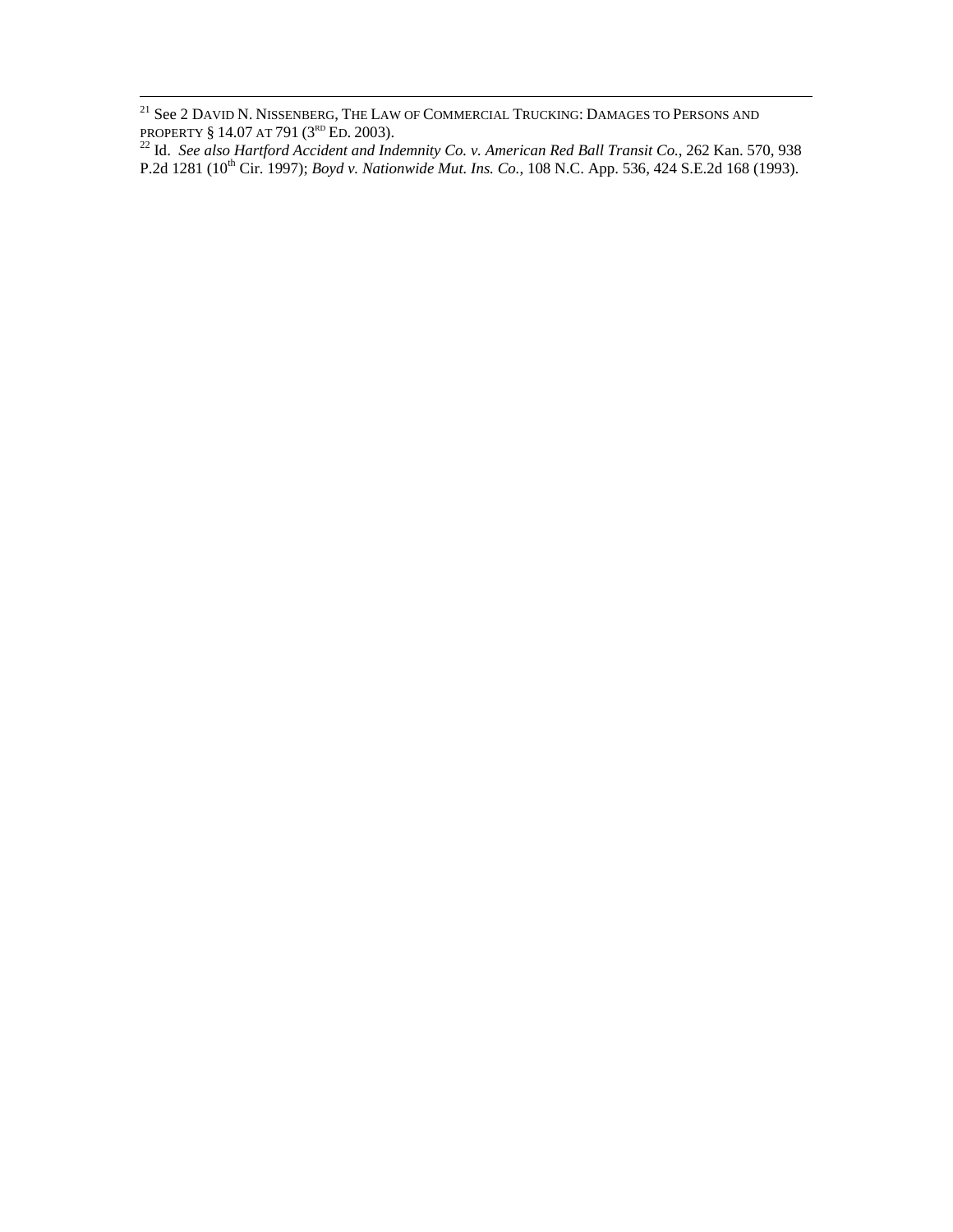#### **EXHIBIT 1**

| <b>ENDORSEMENT FOR MOTOR CARRIER POLICIES OF INSURANCE FOR PUBLIC</b><br>LIABILITY UNDER SECTIONS 29 AND 30 OF THE MOTOR CARRIER ACT OF 1980 | οt |
|----------------------------------------------------------------------------------------------------------------------------------------------|----|
|                                                                                                                                              |    |
|                                                                                                                                              |    |
|                                                                                                                                              |    |
| Name of Insurance Company                                                                                                                    |    |
| Countersigned by                                                                                                                             |    |
| <b>Authorized Company Representative</b>                                                                                                     |    |
| The policy to which this endorsement is attached provides primary or excess insurance, as<br>indicated by "[X]," for the limits shown:       |    |
| [] This insurance is primary and the company shall not be liable for amounts in excess of<br>\$                                              |    |
| [] This insurance is excess and the company shall not be liable for amounts in excess of                                                     |    |

\$\_\_\_\_\_\_\_\_\_\_\_\_\_\_\_\_\_ for each accident in excess of the for each accident.

Whenever required by the Federal Motor Carrier Safety Administration (FMCSA), the company agrees to furnish the FMCSA a duplicate of said policy and all its endorsements. The company also agrees, upon telephone request by an authorized representative of the FMCSA, to verify that the policy is in force as of a particular date. The telephone number to call is:

Cancellation of this endorsement may be effected by the company of the insured by giving: (1) thirty-five (35) days notice in writing to the other party (said 35 days notice to commence from the date the notice is mailed, proof of mailing shall be sufficient proof of notice), and (2) if the insured is subject to the FMCSA's registration requirements under 49 U.S.C. 13901, by providing thirty (30) days notice to the FMCSA (said 30 days notice to commence from the date the notice is received by the FMCSA at its office in Washington, D.C.).

U.S. Department of Transportation Federal Motor Carrier Safety Administration Form Approved: OMB No.: 2126-0008

\_\_\_\_\_\_\_\_\_\_\_\_\_\_\_\_\_\_\_\_\_\_\_\_\_\_\_\_\_\_\_\_\_\_\_.

 $\overline{a}$ 

## **DEFINITIONS AS USED IN THIS ENDORSEMENT**

**Accident** includes continuous or repeated exposure to conditions or which results in bodily injury, property damage, or environmental damage which the insured neither expected nor intended.

**\_\_\_\_\_\_\_\_\_\_\_\_\_\_\_\_\_\_\_\_\_\_\_\_\_\_\_\_\_\_\_\_\_\_\_\_\_\_\_\_\_\_\_\_\_\_\_\_\_\_\_\_\_\_\_\_\_\_\_\_\_\_\_\_\_\_\_\_\_\_\_\_\_\_\_\_\_** 

**\_\_\_\_\_\_\_\_\_\_\_\_\_\_\_\_\_\_\_\_\_\_\_\_\_\_\_\_\_\_\_\_\_\_\_\_\_\_\_\_\_\_\_\_\_\_\_\_\_\_\_\_\_\_\_\_\_\_\_\_\_\_\_\_\_\_\_\_\_\_\_\_\_\_\_\_\_**